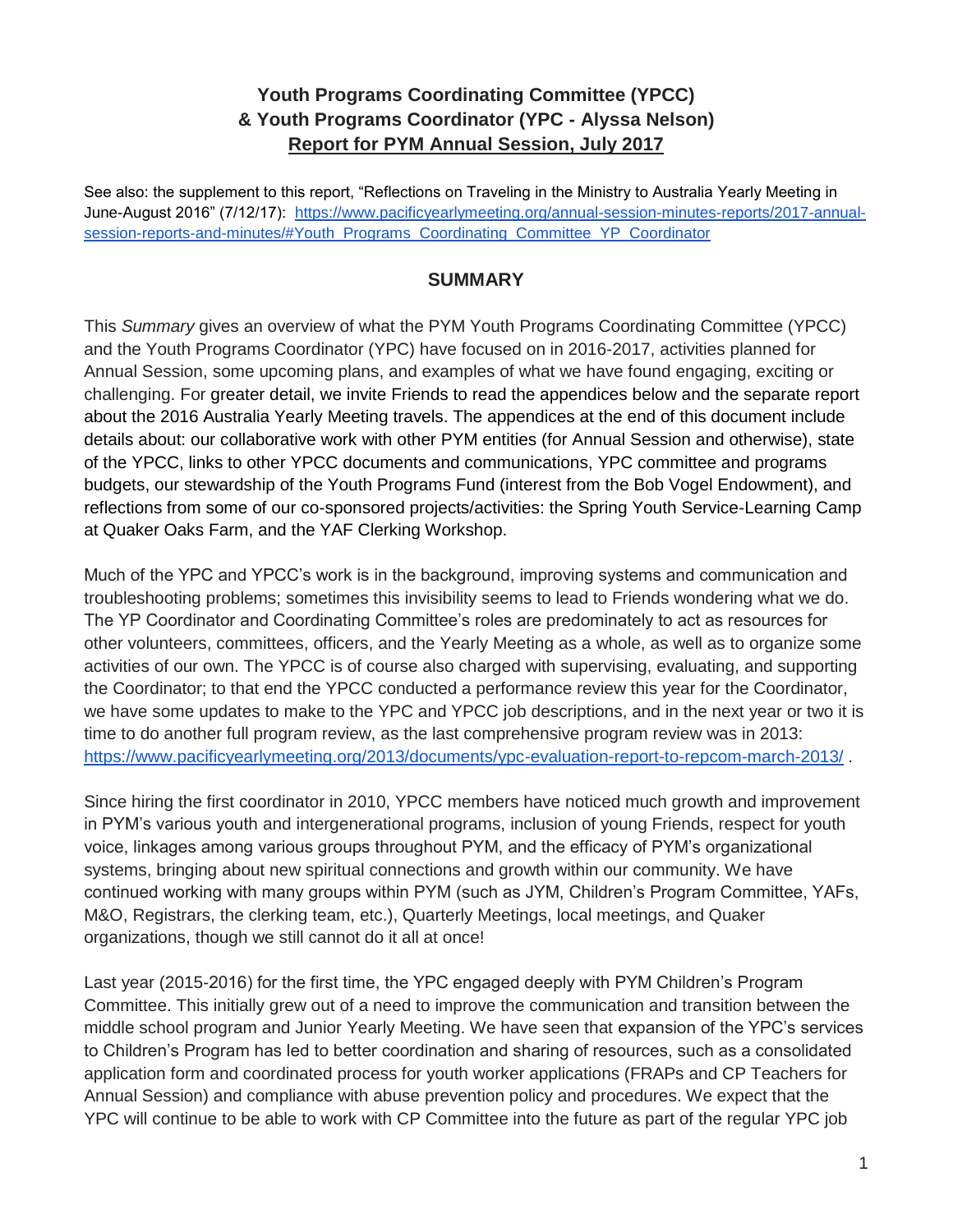duties and that this might allow the CP Committee to proceed with some changes to the structures and job descriptions of their current committee and CP Coordinator. We support listing the YPC as *ex officio* to the CP Committee, as proposed in M&O's "Restructure Proposal" being presented at Annual Session this year: [http://www.pacificyearlymeeting.org/wordpress/wp](http://www.pacificyearlymeeting.org/wordpress/wp-content/uploads/2017/07/PYMRestructureProposalv5July_2017.pdf)[content/uploads/2017/07/PYMRestructureProposalv5July\\_2017.pdf](http://www.pacificyearlymeeting.org/wordpress/wp-content/uploads/2017/07/PYMRestructureProposalv5July_2017.pdf)

We appreciate the work of M&O and the YPC to bring an improved draft Abuse Prevention Policy back for consideration for approval at this year's Annual Session. According to the the YPC, both JYM and Children's Program have been implementing the policy.

[https://www.pacificyearlymeeting.org/committee-newsletters-and-reports/ministry-and-oversight](https://www.pacificyearlymeeting.org/committee-newsletters-and-reports/ministry-and-oversight-committee/)[committee/](https://www.pacificyearlymeeting.org/committee-newsletters-and-reports/ministry-and-oversight-committee/)

In addition to our Annual Session-related work, the YPC Committee strives to create new opportunities outside of the Annual Session throughout the year. This past year, for example, we continued our partnership with the Wukchumni Tribe and Quaker Oaks Farm to host our 4th --and largest so far-- Spring Youth Service-Learning Camp, involving 35 campers and 15 staff from 5+ indigenous groups, 8 PYM meetings, and 3 Unitarian Universalists. Nineteen youth returned from the previous year, and these returning campers help to establish the culture of acceptance and respect that permeates the camp. The appendix to this report includes a section with highlights from Spring Camp.

We also provided financial and organizational support to the PYM Young Adult Friends (YAFs) to organize a clerking workshop, held at Sierra Friends Center (SFC) in May, which involved 14 participants and 2 facilitators from 9 monthly meetings and worship groups ranging in age from early 20s to 70s, including Friends who are committee clerks or presiding clerks as well as Friends new to clerking and/or new to our Society. An unexpected boon was that this event, being held at SFC, drew almost half its participants from nearby Reno and Carson City, thus involving Friends who are often geographically and socially isolated from the rest of PYM.

In June through August 2016, Alyssa, along with Friends Thistle West and Cathy Walling, travelled at the invitation of Australia Yearly Meeting (AYM), carrying concerns for youth and intergenerational community in the Religious Society of Friends and for right relationship with First Nations Peoples. A separate report from the three of them along with Sally Kingsland include details about their experiences traveling in the ministry with spiritual accompaniment and the evolution and fruits of the trip:"Reflections on Traveling in the Ministry to Australia Yearly Meeting in June-August 2016" (7/12/17): [https://www.pacificyearlymeeting.org/annual-session-minutes-reports/2017-annual-session-reports-and](https://www.pacificyearlymeeting.org/annual-session-minutes-reports/2017-annual-session-reports-and-minutes/#Youth_Programs_Coordinating_Committee_YP_Coordinator)[minutes/#Youth\\_Programs\\_Coordinating\\_Committee\\_YP\\_Coordinator](https://www.pacificyearlymeeting.org/annual-session-minutes-reports/2017-annual-session-reports-and-minutes/#Youth_Programs_Coordinating_Committee_YP_Coordinator)

In Pacific YM, we are aware of growing concern and interest in right relationships with and justice for Native Americans and Indigenous / First Nations Peoples. We are actively engaged with this topic in partnership with Quaker Oaks Farm, and we have been invited into similar consultation now at Sierra Friends Center. In November 2016, the we supported 4 PYM Friends and 4 Wukchumni Yokuts (including 4 teens and 4 adults) to participate in the "Quakers, First Nations, and American Indians from the 1650s to the 21st century" conference in Philadelphia. Jim Summers (former YPCC clerk) was one of the attendees, and he authored an article about the conference in *Western Friend*: "Native Voices and Quaker Choices" (March/April 2017) [https://westernfriend.org/article/native-voices](https://westernfriend.org/article/native-voices-and-quaker-choices)[and-quaker-choices](https://westernfriend.org/article/native-voices-and-quaker-choices)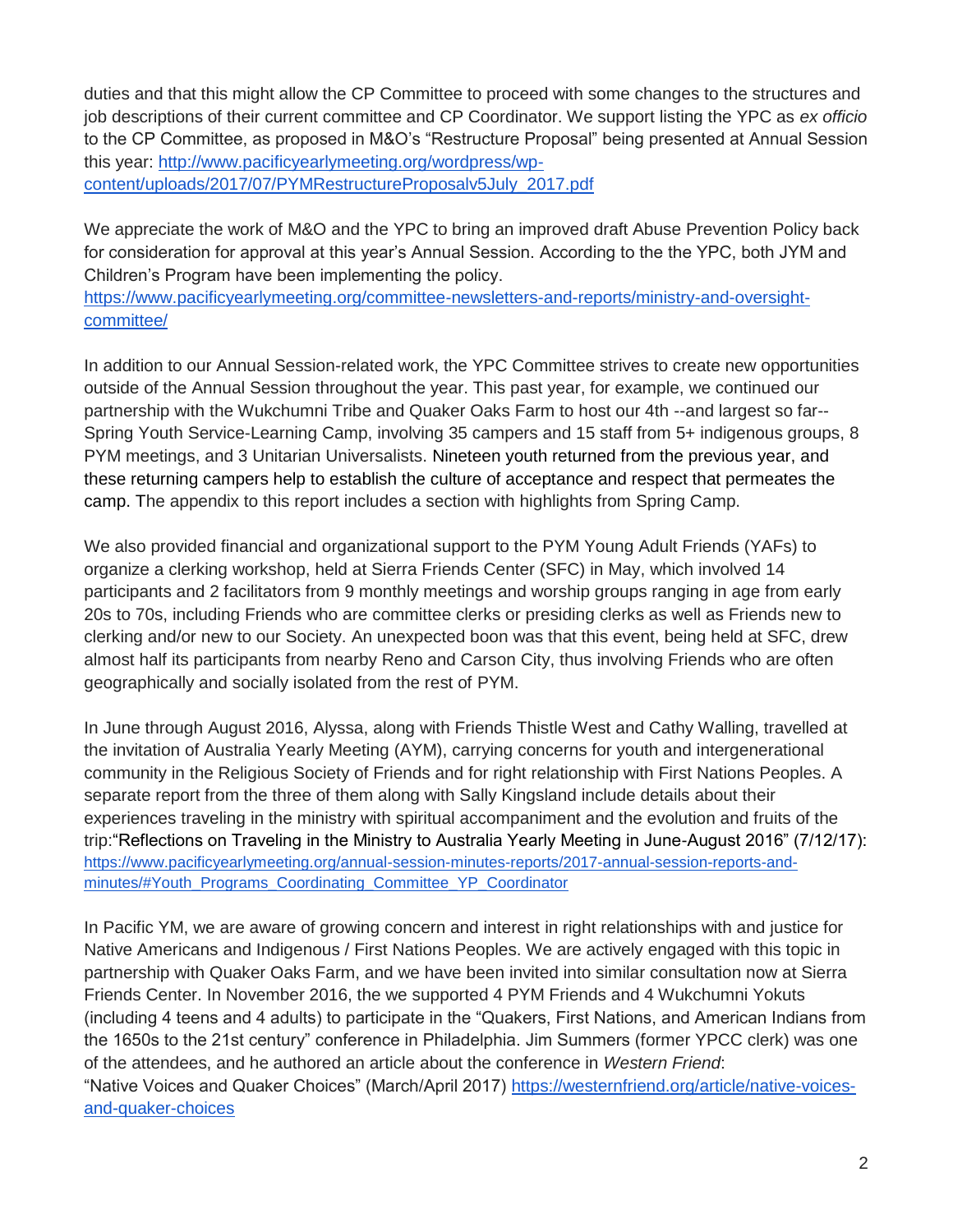Alyssa, along with YPCC committee members, have worked with YAFs, JYM, and M&O to continue building a relationship with the Coast Miwok people on whose land we gather at what is now called Walker Creek Ranch; this year, YAFs and M&O have again asked Sky Road Webb to welcome us to the land, meet with Friends, and share about Coast Miwok culture. At Alyssa's suggestion, JYM is doing their service-learning project with Sky Road at Kule Loklo, the recreated Coast Miwok interpretive cultural exhibit at Pt. Reyes National Seashore.

<http://www.ptreyes.org/activities/kule-loklo-coast-miwok-cultural-exhibit>

We continue to be grateful to have the semi-annual interest income from the Bob Vogel Endowment as our "Youth Programs Fund" to support the activities of our committee, to fund projects, and to encourage involvement of more and more young Friends. We fund and co-sponsor **events** such as Spring Camp, the Clerking Workshop, and the YAF Pre-Annual Session Retreat. We provide organizational support for **new programs, new outreach, new connections, and novel experiments** such as seed funding for a new scholarship fund for the El Salvador Service-Learning Trip. And we continue to foster Friends' **participation in Quaker activities and spiritual development** when other funding is not available, including intervisitation between Quarterly Meetings, a variety of spiritual development workshops, YPCC presence at events, eldering / spiritual accompaniment, and opportunities to put Quaker values toward social and environmental action in the world. A section in the appendix to this report gives greater detail.

As a reminder, applications for funding requests from the Youth Programs Fund / Bob Vogel Endowment are due to the YPCC on or before March 20th, June 20th, September 20th and December 20th (near the equinoxes and solstices)[.](http://www.pacificyearlymeeting.org/youth/resources-funding/) <http://www.pacificyearlymeeting.org/youth/resources-funding/>

*Friends who would like to learn more or dive deeper: please read the appendices below and come to our Interest Group or one of the Open Committee Meetings held during Annual Session, or contact our Clerk, Bertha Peña. Please see the beginning of the appendix for a list of where and when you can find us throughout Annual Session.*

Submitted on behalf of the YPCC, Bertha Peña, Clerk & Alyssa Nelson, Coordinator

| YPC Committee Members and Coordinator 2016-2017 | One-Year "Youth" Terms:                          |
|-------------------------------------------------|--------------------------------------------------|
| At-Large Three-Year Terms:                      | Kylin Navarro, Berkeley                          |
| Jennifer Carr, Las Vegas WG / La Jolla (2017)   | Rebekah Percy, La Jolla / Vancouver              |
| Stephen Myers, Sacramento (2017)                | Julian Garrett, Redwood Forest                   |
| Steve Leeds, San Francisco (2017), YPC          | [One slot empty]                                 |
| Supervisor                                      | Co-opted: Bitsy Carr, Las Vegas WG / La Jolla    |
| Barbara Babin, Redwood Forest (2018)            |                                                  |
| Melissa Lovett-Adair, Central Coast (2019)      | Youth Programs Coordinator: Alyssa Nelson, Davis |
| Bertha Peña (2019), Clerk                       | (2011-present)                                   |
|                                                 |                                                  |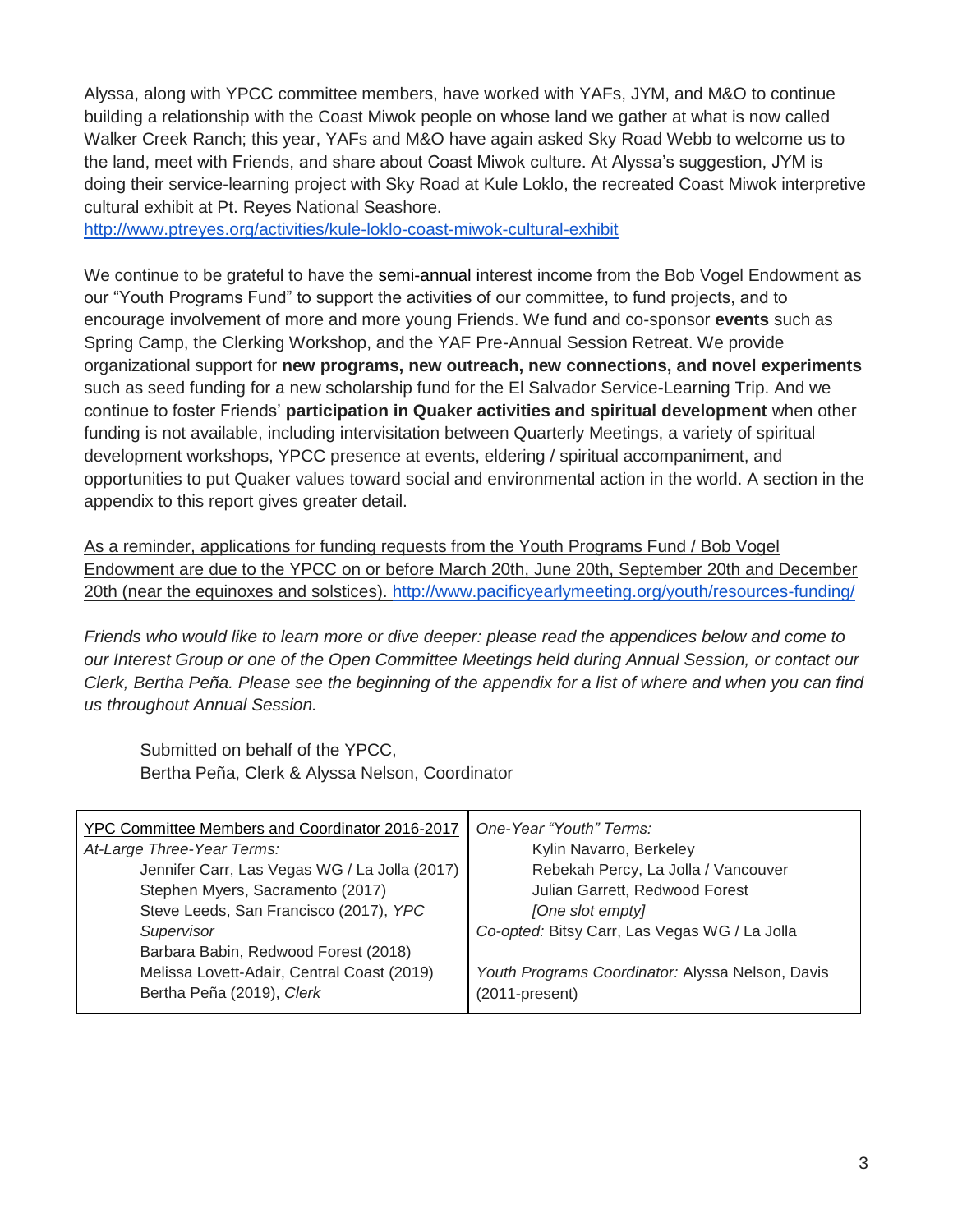### **APPENDICES**

#### **Table of Contents: Appendix** *Electronic version: Click on TOC links to jump to sections or scroll down*

## **Table of Contents**

# <span id="page-3-0"></span>Highlighted YPCC & YPC Activities at Annual Session 2017

*Schedule for Annual Session:* [http://www.pacificyearlymeeting.org/wordpress/wp](http://www.pacificyearlymeeting.org/wordpress/wp-content/uploads/2017/07/2017-Annual-Session-Final4-Schedule-v12-FINAL_July9.pdf)[content/uploads/2017/07/2017-Annual-Session-Final4-Schedule-v12-FINAL\\_July9.pdf](http://www.pacificyearlymeeting.org/wordpress/wp-content/uploads/2017/07/2017-Annual-Session-Final4-Schedule-v12-FINAL_July9.pdf)

*Plenary Agendas:* [https://www.pacificyearlymeeting.org/wordpress/wp](https://www.pacificyearlymeeting.org/wordpress/wp-content/uploads/2017/07/2017_Plenary_Agendas_v5_6_July11.pdf)[content/uploads/2017/07/2017\\_Plenary\\_Agendas\\_v5\\_6\\_July11.pdf](https://www.pacificyearlymeeting.org/wordpress/wp-content/uploads/2017/07/2017_Plenary_Agendas_v5_6_July11.pdf)

- Cathy Walling (Alaska Friends Conference) is again be eldering for Alyssa before and during Annual Session.
- **YAF Pre-Annual Session Retreat**: **Wednesday-Friday, July 12-14 at Redwood Forest Meetinghouse**.<https://www.pacificyearlymeeting.org/young-adult-friends/>
- Alyssa will be involved in the **staff orientations for Children's Program and JYM** on Friday afternoon, as well as the respective **parent/guardian/sponsor orientation meetings**: CP at 3:15 and JYM at 4:00.
- **Sunday, Plenary IV: 11:00am-12:30pm**: **Committee and Delegate Reports**
- Our **Interest Group** is on **Sunday at 6:45pm:** Although our IG description is worded broadly, we have decided to focus mainly on the content of the Australia trip as well as how it fits into the bigger picture.
	- Original IG description: *"What's Happening in our Youth Programs?" Learn how to get support for a youth or intergenerational activity, including social and environmental*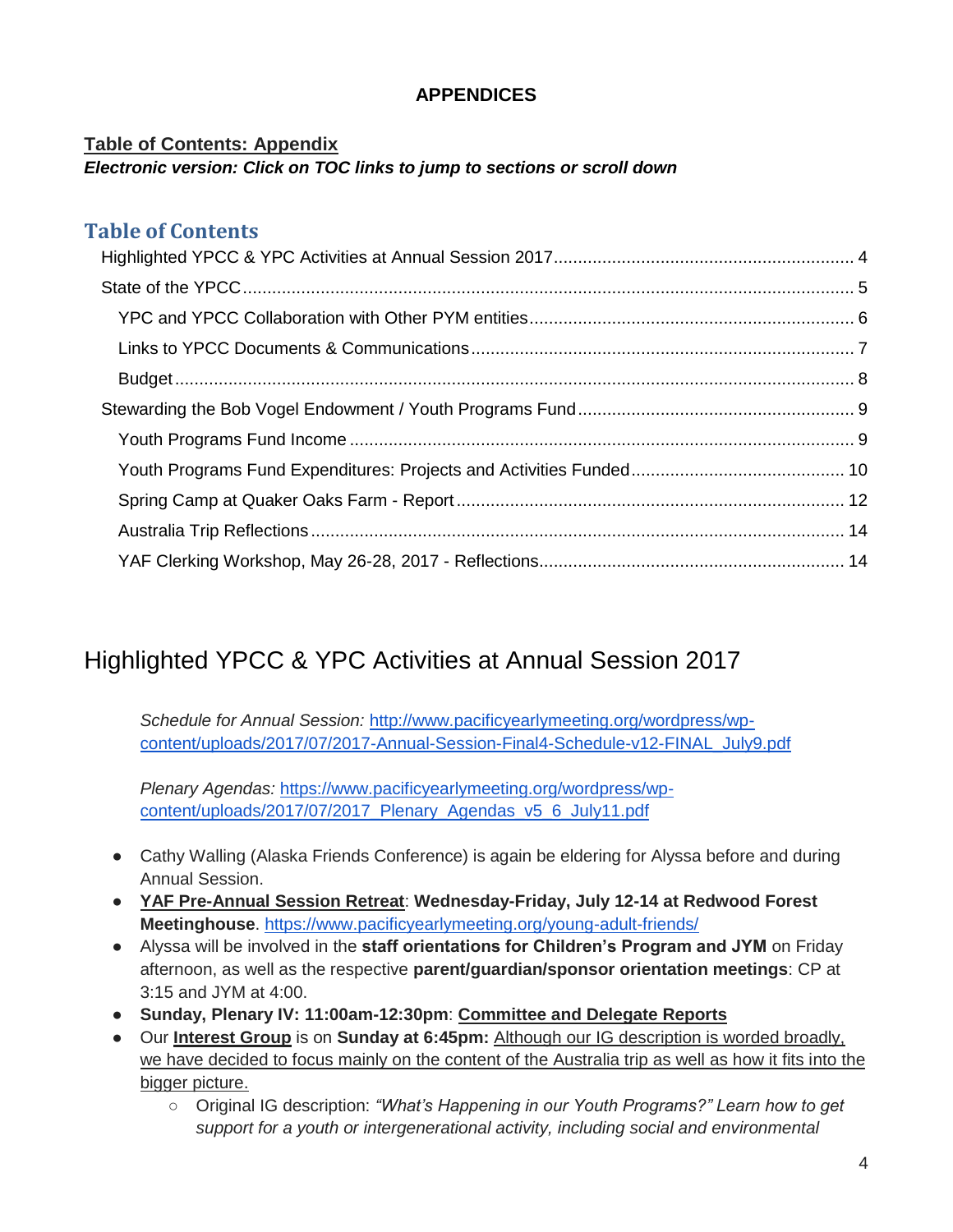*justice actions that are grounded in Quaker ways. Provide input to our future directions together in service of a vibrant intergenerational PYM and Religious Society of Friends. Come hear updates about our sponsored activities, for example: last year's visit to Australia Yearly Meeting, the Quaker Oaks Farm Spring Youth Service-Learning Camp that we co-sponsor with the Wukchumni Tribe and Quaker Oaks Farm, and participation in the "Quakers, First Nations, and American Indians" conference in Philadelphia.*

- Alyssa Nelson and Cathy Walling will then participate in an **Interest Group panel on "Spiritual Accompaniment: Experiences of Eldering and Being Eldered"** organized by M&O, on **Monday at 3:15.**
- YPCC members will be available to chat during the **Open Committee Meetings** on **Saturday and/or Monday at 4:45pm** (we intend to announce which one in the *Daily Miracle*).
- **Plenary sessions**: members of YPCC will attend plenaries throughout the week
	- In the **Monday evening all-ages Plenary V**, we'll hear Alyssa, Thistle, and Cathy's travel minute endorsements from travelling in the ministry to Australia Yearly Meeting.
- YPCC Clerk and YPC will participate as usual in the **Evaluation Meeting** on Wednesday afternoon.
- Alyssa will be participating in and supporting various activities with JYM, Children's Program, and Young Adult Friends throughout the week.
	- Of particular note this year: Alyssa will be helping JYM with its three "Mini-AVP" sessions in addition to its "Respectful Relationships" (sexuality education) workshop. This year, the AVP facilitators and Alyssa have worked to link the two activities thematically, focusing on "Power in Relationships."

# <span id="page-4-0"></span>State of the YPCC

The YPC Committee continues to meet once a month via conference call to talk about pending matters, review proposals and requests for funding or other support, receive updates on events, and carry out subcommittee work. The Supervisor communicates more frequently with the Coordinator, usually by email and phone. We also had our annual face-to-face meeting during College Park Quarterly Meeting's winter gathering, where we shared space with JYM Committee, which also came to CPQM to have a meeting and to participate with the CPQM teen program. We appreciate Berkeley Friends Meeting for hosting us during CPQM. We used this time to get acquainted, delegate to our subcommittees, decide how to face increased health insurance premium for the Coordinator, and finish a performance review of the Coordinator (Alyssa). We came out of the meeting strengthened as a committee and more clear about what we need to do next. We also express thanks for the work Steve Leeds has put into being Alyssa's supervisor for the past few years and for Barbara Babin during the transition as Barbara prepares to take on the supervisor role next year.

As we've said in previous reports: Simply put, the YPCC and YPC's work falls into two main categories: 1) committee work with support from the coordinator and 2) coordinator work with support from the committee. This work is organized around a Goals and Objectives document and subcommittee structure that the committee approved in June 2014 and which is posted on the PYM website[:](http://www.pacificyearlymeeting.org/wordpress/wp-content/uploads/2011/09/ypcc_GoalsObjectives_2014_06_AnnualReport.pdf) [http://www.pacificyearlymeeting.org/wordpress/wp](http://www.pacificyearlymeeting.org/wordpress/wp-content/uploads/2011/09/ypcc_GoalsObjectives_2014_06_AnnualReport.pdf)[content/uploads/2011/09/ypcc\\_GoalsObjectives\\_2014\\_06\\_AnnualReport.pdf](http://www.pacificyearlymeeting.org/wordpress/wp-content/uploads/2011/09/ypcc_GoalsObjectives_2014_06_AnnualReport.pdf)

The YPCC has had a Communications Subcommittee that has struggled and would be much more effective if it could collaborate with an empowered Communications Committee. **YPCC has expressed**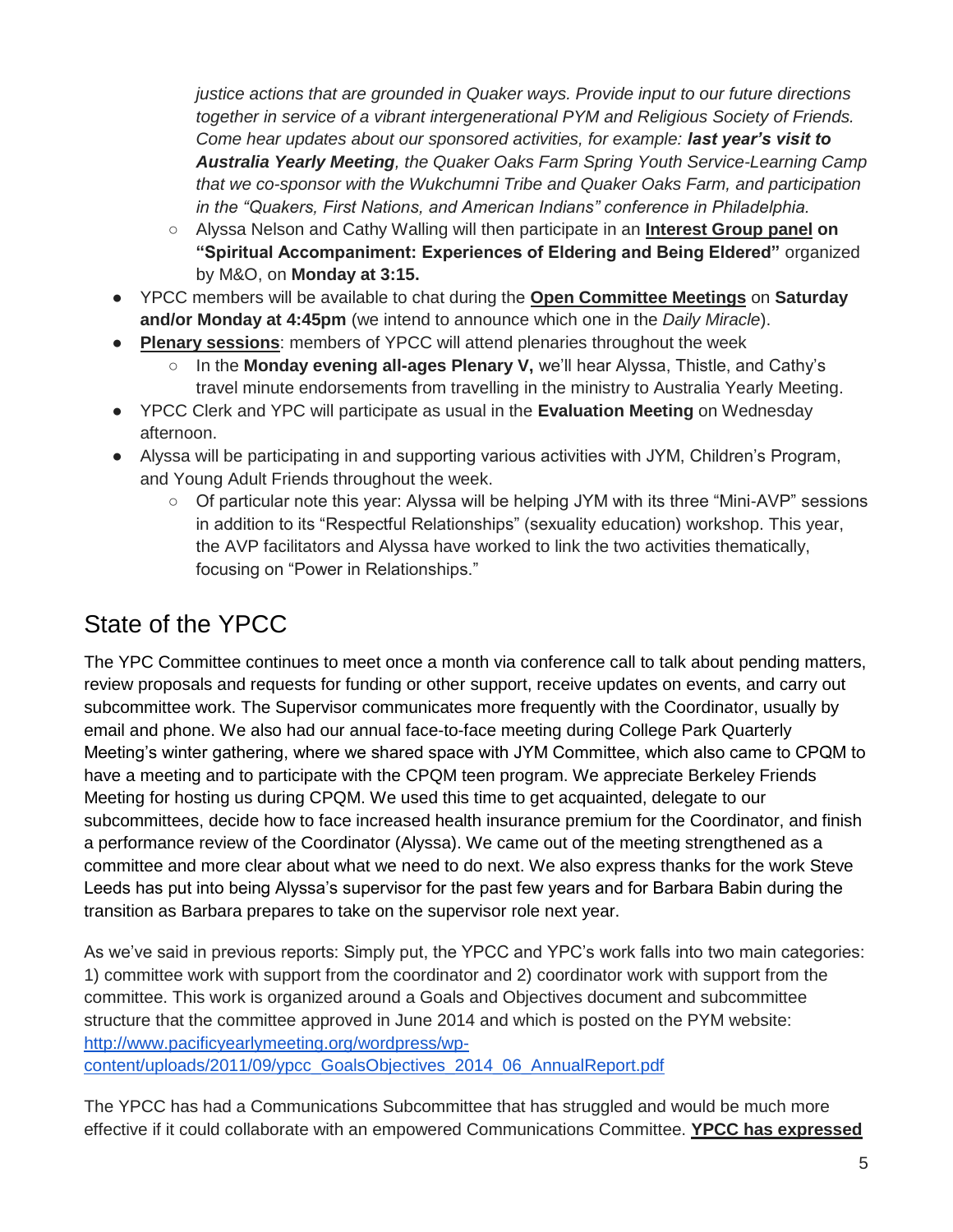#### **its support to M&O for the proposal to create a standing Communications Committee and to**

**have the YPC be** *ex officio* **to it.** Alyssa has already been participating in the Electronic Communications Subcommittee of M&O and will be present for their interest group on Sunday evening and other meetings of the ECSC at Annual Session. [\(http://www.pacificyearlymeeting.org/wordpress/wp](http://www.pacificyearlymeeting.org/wordpress/wp-content/uploads/2017/07/PYMRestructureProposalv5July_2017.pdf)[content/uploads/2017/07/PYMRestructureProposalv5July\\_2017.pdf\)](http://www.pacificyearlymeeting.org/wordpress/wp-content/uploads/2017/07/PYMRestructureProposalv5July_2017.pdf).

# <span id="page-5-0"></span>YPC and YPCC Collaboration with Other PYM entities

#### Annual Session-Related Activities

In addition to the highlighted activities above that the YPC and YPCC will be participating in, here is a summary list of types of work we do throughout the year to prepare for Annual Session:

- Continued support to various age-based programs of PYM (Junior Yearly Meeting/JYM teens and adult support committee, Children's Program Committee, Young Adult Friends)
	- Supporting JYM, CPC, YAFs, and M&O with program planning and coordination of communication about joint activities and cooperative scheduling
	- JYM and CPC:
		- Supporting discernment around equity in compensation to adults who volunteer with Children's Program and JYM, as well as improving visibility and appreciation of these volunteers. (Both programs comp the registration costs for their volunteers up to the cost of a shared dorm, and Children's Program has had an additional stipend in recent years that they agreed to lay down this year.)
		- Financial assistance requests: Improving awareness of options and access to information
		- Supporting JYM's discernment around sleeping arrangements and their decision to try out mixed-gender sleeping this year to better include trans\* and non-binary gender participants
		- Supporting JYM and CPC outreach to potential volunteers (FRAPs and Teachers)
			- Improving Youth Worker Application Form again this year
			- Use of PYM website, email, Facebook for outreach
			- Use of GoogleDocs for collaboration and record-keeping
	- YAFs:
		- Pre-Retreat planning
		- Integrating with the rest of YM
		- YAF schedule, structure, and group identity
- Collaboration with M&O, Presiding Clerk, Assistant to Clerk, Registrars, Electronic **Communications** 
	- Improving registration forms and processes for Annual Session, especially meeting the needs of younger Friends, families, and the various youth programs
	- Helping revise last year's Community Expectations for all attendees
	- Helping revise PYM's Child Abuse Prevention Policy
	- Serving on the Electronic Communications Subcommittee of M&O, particularly on the website working group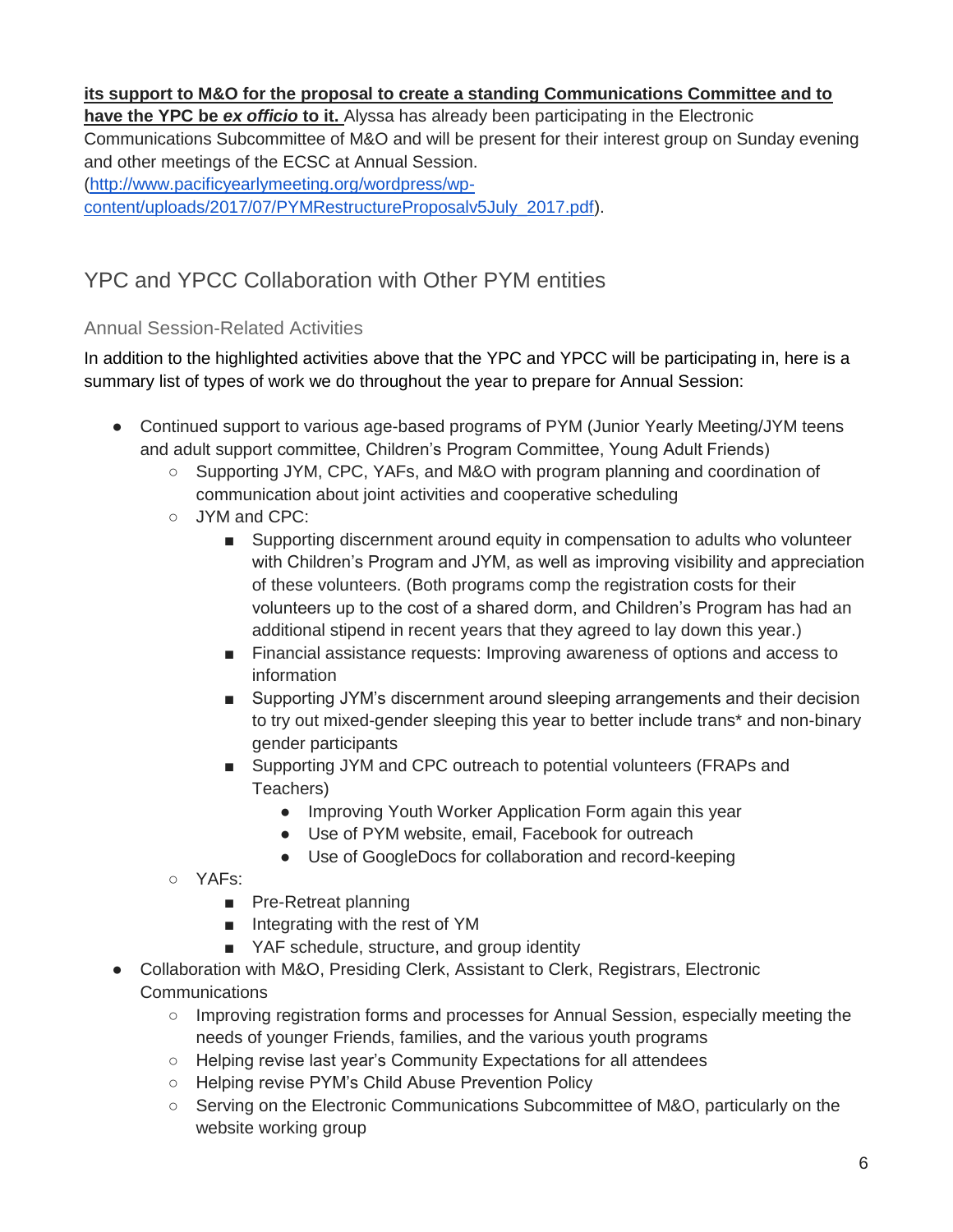○ Presiding Clerk's Team Calls: Logistics, Action, Youth, and YM-QM Collaboration

#### Program and Calendar Highlights

The updated Youth & Intergenerational Calendar on the PYM website continues to serve as a public portal for anyone interested in learning more about youth-related activities [\(http://www.pacificyearlymeeting.org/youth/calendar/\)](http://www.pacificyearlymeeting.org/youth/calendar/)

*Upcoming:*

- YAF Retreat before Annual Session, aka "pre-retreat"
- Golden Rule Action Camp (training in nonviolence and sailing with Friends and Veterans for Peace)
- Helping SCQM with outreach for Fall Fellowship to help more young Friends attend and hear guest Ben Pink Dandelion speak

*In the works:*

- Return of the "Becoming Adult Allies to Youth" workshops -- on hiatus this year and last year, with the exception of offering it 6 times in Australia. Meetings that would like to host it, please contact Alyssa.
- Gathering of Youth-serving committees of YM and QMs for better coordination
- Supporting a budding partnership between Sierra Friends Center and the Nisenan Tribe, based on the learnings we've had with the Wukchumni-Quaker Oaks Farm partnership

*Recent:*

- 4th Spring Youth Service-Learning Camp at Quaker Oaks Farm (Visalia, CA), April 10-14, 2017, <https://quakeroaksfarm.org/blogevents/service-camp-registration>
	- YPCC co-sponsors this with the Wukchumni Tribe and Quaker Oaks Farm
	- See dedicated section below for details
- YAF Clerking Workshop, May 26-28 at Sierra Friends Center with co-facilitators Diego Navarro and Barbara Babin
	- YPCC supported this event financially, logistically, and spiritually
	- See dedicated section below for details

# <span id="page-6-0"></span>Links to YPCC Documents & Communications

- Webpage[:](http://www.pacificyearlymeeting.org/youth/) <http://www.pacificyearlymeeting.org/youth/>
- Calendar[:](http://www.pacificyearlymeeting.org/youth/calendar/) <http://www.pacificyearlymeeting.org/youth/calendar/>
- RepCom 2017 Report: [https://www.pacificyearlymeeting.org/2017/documents/pym-committee](https://www.pacificyearlymeeting.org/2017/documents/pym-committee-reports/representative-committee-docs/ypcc-report-repcom-2017/)[reports/representative-committee-docs/ypcc-report-repcom-2017/](https://www.pacificyearlymeeting.org/2017/documents/pym-committee-reports/representative-committee-docs/ypcc-report-repcom-2017/)
- Other past YPCC reports and epistles[:](http://www.pacificyearlymeeting.org/category/yearly-meeting-docs/ypc/) [http://www.pacificyearlymeeting.org/category/yearly](http://www.pacificyearlymeeting.org/category/yearly-meeting-docs/ypc/)[meeting-docs/ypc/](http://www.pacificyearlymeeting.org/category/yearly-meeting-docs/ypc/)

Next year, working with the PYM website team, Alyssa hopes to create a more user-friendly YPC Committee page on the site, with lists and links to things like epistles and past reports. As it is now you have to scroll through the reverse-chronological list of posts that is automatically generated by Wordpress. Stay tuned.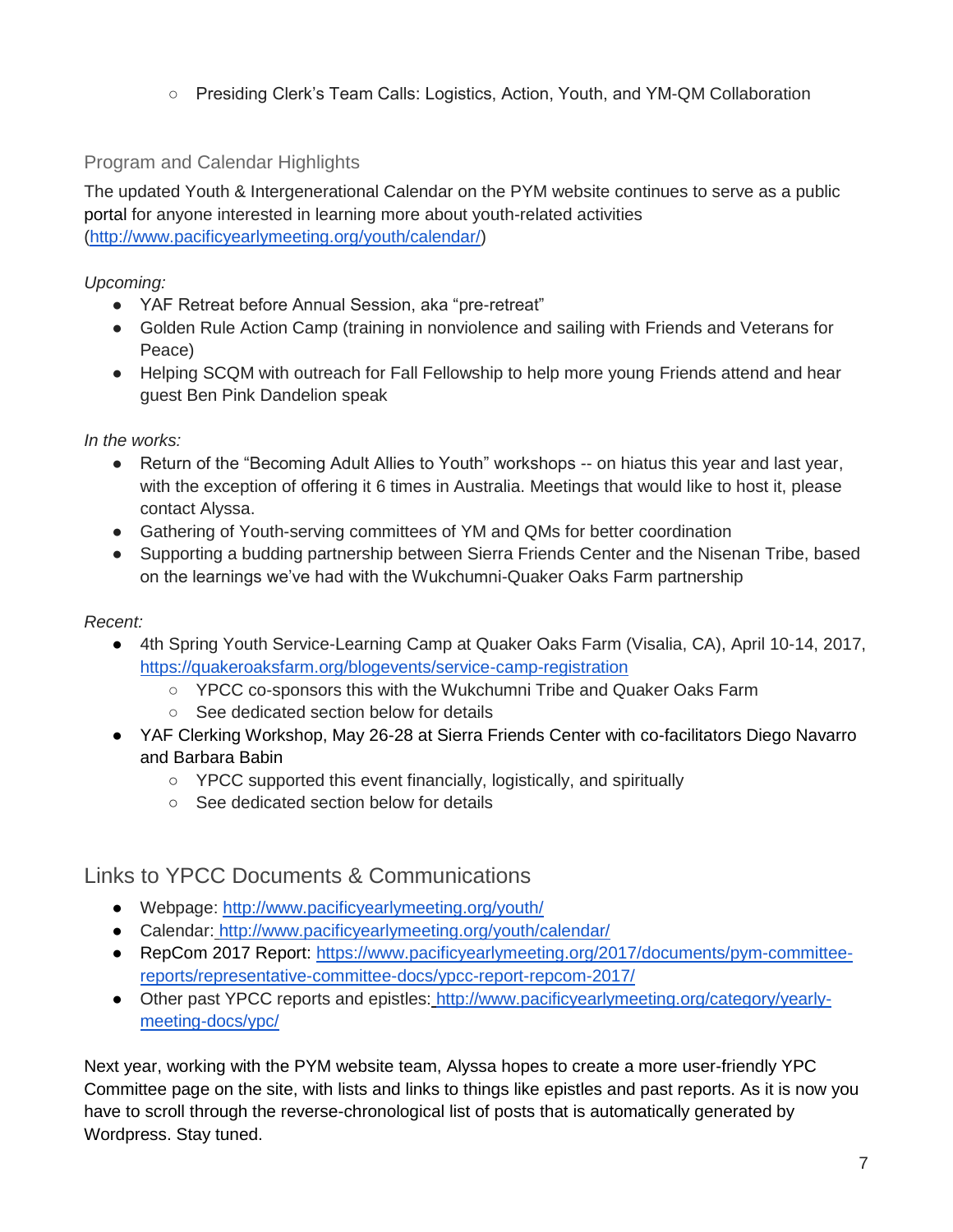## <span id="page-7-0"></span>Budget

As we do each Spring, we submitted our detailed annual budget request to Finance Committee. Here are some highlights, summarized (and in spots elaborated for clarification for the audience of this report) from the narrative portion of that budget request:

**Background**: Since the 2009 inception of having a YP Committee and Coordinator, many of the YPCC line items have changed somewhat with fine-tuning thanks to data gathered about our expense patterns, shifts in programmatic priorities, and the addition of the Bob Vogel Endowment. In past years' budget proposals, we have done our best when requesting increases to find ways to reduce other lines to minimize net increases, regularly finishing the year under budget. Last year (2016), we reached a point where reducing such items became no longer possible without affecting program priorities. However, a combination of factors has allowed us to keep the [proposed] net increase for 2017-2018 to \$868.

**COLA (Cost of Living Adjustment):** Is mandated by the original proposal for the YPC position, and there has been a small COLA each year except for 0% in 2016-2017, otherwise ranging from 1.26% to 2.3%. We base it on the amount calculated by the US Bureau of Labor Statistics via CalPERS on May 1st: *"The 2017 annual CPI is 718.955 and the rate of inflation is 1.26%.["](https://www.calpers.ca.gov/page/retirees/cost-of-living/cola)* <https://www.calpers.ca.gov/page/retirees/cost-of-living/cola>

**Health Insurance:** To create the 2017-2018 budget proposal we used the 2017 monthly premium rate rather than guessing at what 2018 rates might be. With the volatility in politics and the health insurance market, we do not have adequate information to predict for 2018 at all. Also, we will be working with the YPC to see if there are alternate plans; when we tried to do so for 2017, we found the options for individual plans very limited by a number of factors, for example, what plans are offered in the marketplace and which of those are accepted by the YPC's medical providers. (Note: PYM cannot offer the YPC a group plan because we would need to have 2 or more covered employees to do so. We looked at Friends Mutual Health Group, but at this time their premiums are even higher for lesser coverage than CoveredCA's.) Health insurance costs make up a significant increase in budget and expenses over the years, with costs doubling since 2011 to \$9,150 in 2016-2017.

**No raise:** Since 2011, the present Coordinator hasn't received a raise. However, we have found ways to instead improve the various benefits (e.g., adding retirement, increasing paid time off, increasing office expenses/equipment monthly pre-tax reimbursement, adding a small per diem for travel), thereby creating only small budget increases or finding the funds within the existing budget.

**In lieu of raise this year, and fixing a past omission:** This year in lieu of a raise in wages (and for other practical reasons), we are looking into the possibility of leasing a car for the YPC. We have done preliminary research about the various costs involved in leasing and believe that this can be mostly accomplished within the existing travel budget. If costs exceed the capacity of the YPCC budget, for this first year we will use the Vogel endowment interest funds (aka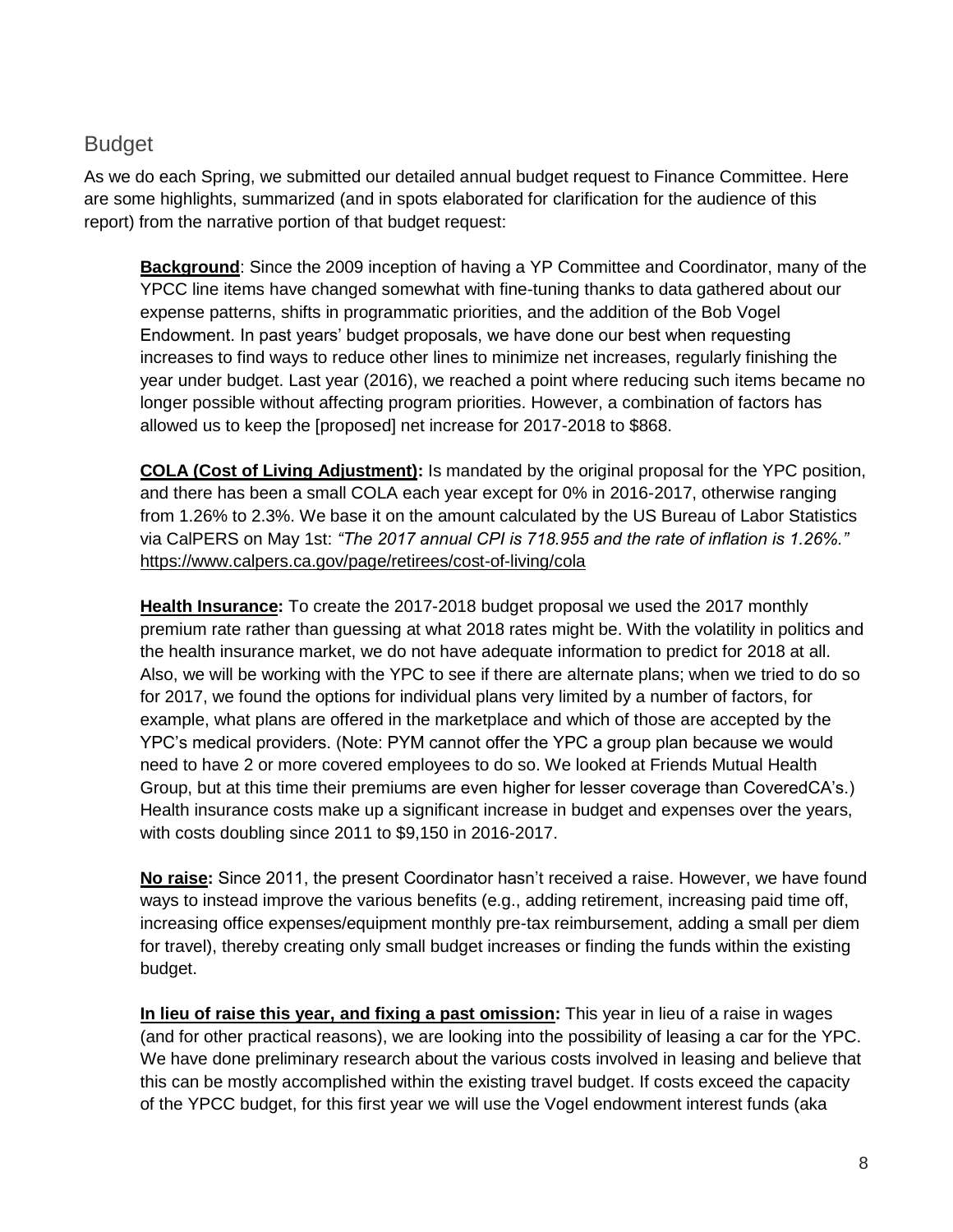Youth Programs Fund), which the YPCC administers and may use for non-salary-related items in the budget or for activities outside of the YPCC budget.

Leasing a car would also necessitate car insurance, about which we've talked with PYM's current insurer, Guide One. *From the beginning of the YPC's employment, insurance should have been procured and included in the budget to eliminate the personal liability of the YPC while traveling on behalf of PYM (i.e., while driving a rental car or personal car). We are unclear whether such insurance could be added to the budget now, so we have left it out at this time*  with the intention of purchasing it as part of the above-mentioned spending plan for the overall *car leasing expenses unless otherwise advised.*

If we proceed with the car lease, we will draw up written agreements, per advice of a lawyer on our committee and unity of the YPC Committee.

# <span id="page-8-0"></span>Stewarding the Bob Vogel Endowment / Youth Programs Fund

*Applications are due to the YPCC on or before March 20th, June 20th, September 20th and December 20th (near the equinoxes and solstices)[.](http://www.pacificyearlymeeting.org/youth/resources-funding/) <http://www.pacificyearlymeeting.org/youth/resources-funding/>*

We continue to be grateful to have the semi-annual interest income from the Bob Vogel Endowment as our "Youth Programs Fund" to support the activities of our committee, to fund projects, and to encourage involvement of more and more young Friends.

Although we usually fund Quaker-specific activities, YPCC will consider funding other social/environmental action, especially by young Friends who have some kind of anchoring support in place (e.g., support can range from being connected with a small group of 2+ Friends to having a formal support or anchor committee) and who are willing to report back to YPCC/PYM/their Meeting. We have asked to discuss with M&O how this relates to the Leadings Fund.

We continue to find good reason to utilize some of the fund to have our YPC Committee attend one event per year in conjunction with our face-to-face committee meeting; this has shown benefits both to our committee (by creating a greater shared understanding among us about the state of our Society, its needs and its strengths) and to the host events/organizations (so far SCQM and CPQM). We also see there might be benefit to us getting together solely for the purpose of committee work.

We thank Finance Committee and Treasurer for continuing to do a good job communicating with us about the endowment's investment in Friends' Fiduciary, and the Treasurer for disbursing funds in such a timely manner upon our request.

Information about the Fund is online:<http://www.pacificyearlymeeting.org/youth/resources-funding/>

## <span id="page-8-1"></span>Youth Programs Fund Income

Detailed accounting is available from the PYM Treasurer. This section summarizes how we use the funds available to us in alignment with our goals and objectives.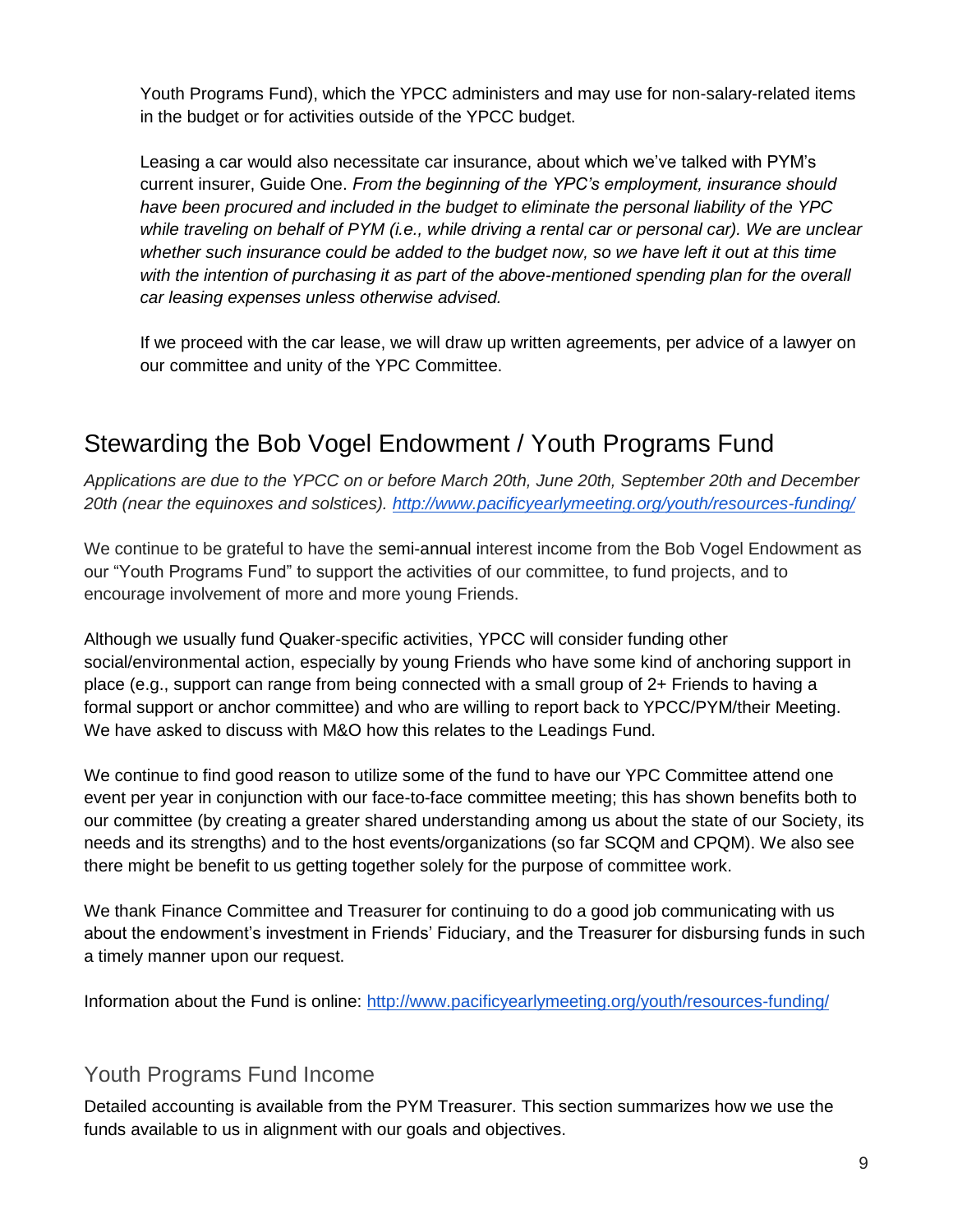- Total Income from Bob Vogel Endowment interest so far: **\$57,046.21 total June 2014 - June 2017**.
	- Received twice a year (in June and December each year)
	- Range of interest income payments to Fund so far: **\$7,707.67 - \$9,121.34**
- Other income (donations): **\$129.00**
- Current available (estimated taking into account earmarked amounts): **approx. \$10,000**

### <span id="page-9-0"></span>Youth Programs Fund Expenditures: Projects and Activities Funded

We fund and co-sponsor **events (approx. range \$500-\$3,000)**:

- Spring Youth Service-Learning Camp*, 2013, 2015, 2016, 2017*
- YAF Clerking Workshop, *May 2017*
- YAF Pre-Annual Session Retreats
- YAF Couple Enrichment Workshop, *April 2016*

We provide organizational support for **new programs, new outreach, new connections, and novel experiments or special events (approx. range \$250-\$2,000)**:

- Seed funding for a new scholarship fund for the El Salvador Service-Learning Trip*, 2017*
- Travelling Ministry of YPC and a YAF in Australia, *June-August 2016*
- Golden Rule Action Camp*, upcoming*
- Western Young Friends New Year's Gathering 40th Anniversary (used for participant registration and travel assistance, including a handicap-accessible van rental, and other general expenses), *December 2014 & 2015*
- Composting toilet to improve the camping area at Quaker Oaks Farm for youth and intergenerational gatherings (for materials; built in part during a campout with some young adult Friends and Wukchumni): *February 2015*
- AVP Basic Training hosted by PYM Young Adult Friends (for food, materials, meeting space, facilitators): *March 2015*
- YAF Leadership Trainings: *May 2015*
- "Cracking the Codes: The System of Racial Inequity" video streaming rights to be shared throughout PYM, by Racial Justice Subcommittee of PYM's M&O[,](http://crackingthecodes.org/) [crackingthecodes.org](http://crackingthecodes.org/) : *April 2015*
- "Roots of Injustice, Seeds of Change: Toward Right Relationship with America's Native Peoples." Honorarium and travel costs to bring facilitator Paula Palmer to PYM Annual Session 2015 to conduct this workshop, hosted by Racial Justice Subcommittee of PYM's M&O[,](http://www.boulderfriendsmeeting.org/ipc-right-relationship/) [boulderfriendsmeeting.org/ipc-right-relationship](http://www.boulderfriendsmeeting.org/ipc-right-relationship/) , *July 2015*
- Outreach materials and logo design for YPCC (by the YPCC with a YAF who has graphic design training)

We continue to foster Friends' and our partners' **participation in Quaker activities and spiritual development** when other funding is not available **(approx. range \$100-\$5,600)**:

- Intervisitation between Quarterly Meetings
- Participation in a variety of spiritual development workshops and events, as leaders or participants (especially those who do not have access to other financial assistance, e.g., they are friends of Friends and/or unaffiliated with with a local Meeting, or other assistance does not exist)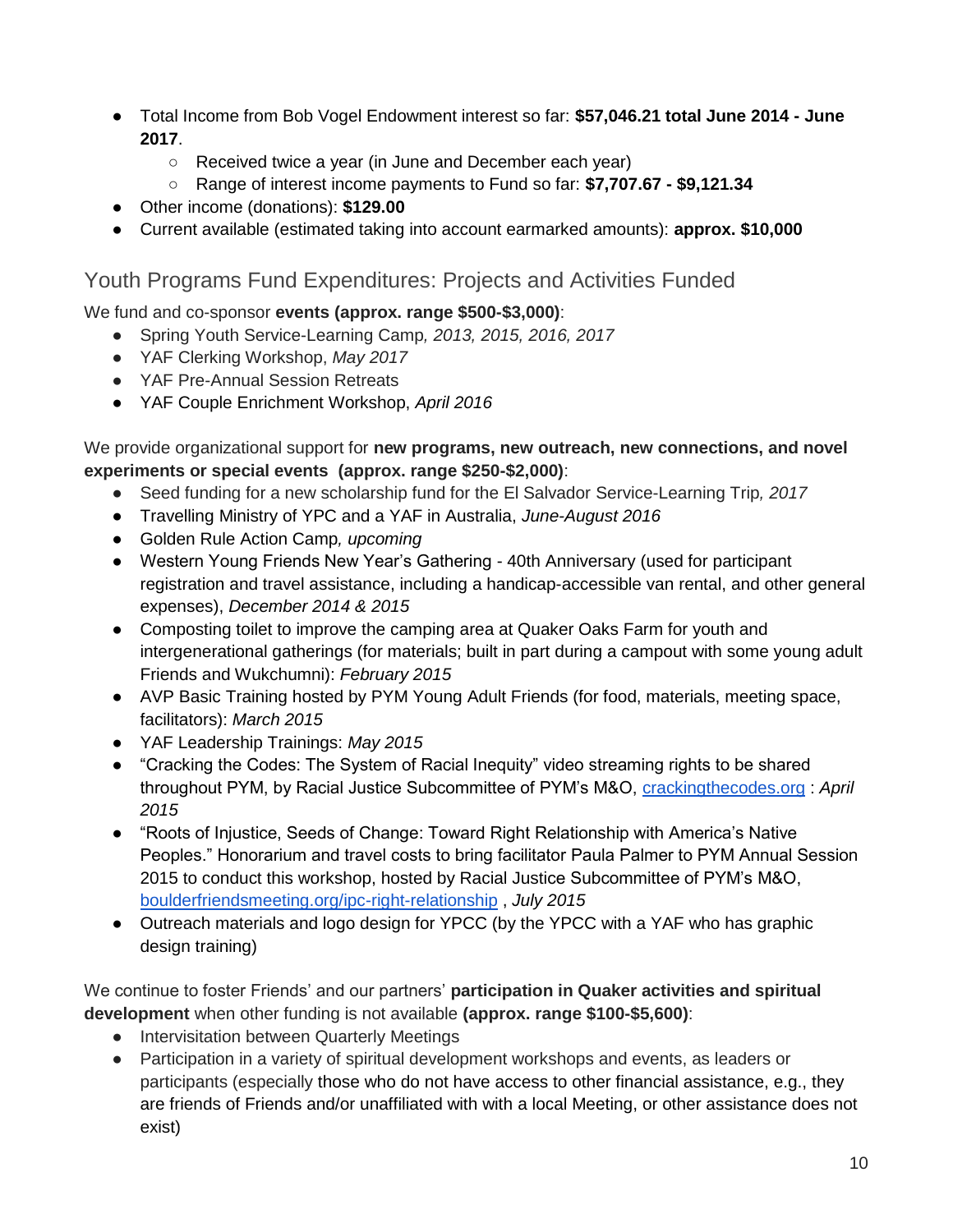- Eldering Workshop*, April 2016*
- YAF attendance at Mystics Retreat, *February 2016*
- Quaker Earthcare Witness conference
- YAF "Continuing Revolution" Conference on theme of Equality at Pendle Hill
- Youth to attend PYM Annual Session
- Wukchumni visitors to PYM Annual Session 2015: 2 Adults and 2 Children, travel and registration
- YAFs to travel to IMYM Annual Session
- Teen Intervisitation between CPQM and SCQM
- Travel to camps
- Travel to a service project
- YPCC presence at events
	- CPQM
	- SCQM
	- YAF Retreats
- Eldering / spiritual accompaniment
	- Travelling Ministry of YPC and a YAF in Australia with an elder*, 2016*
	- Eldering at PYM*, 2016, 2017*
- Opportunities to put Quaker values toward social and environmental action in the world
	- Women's March on Washington*, January 2017*
	- FCNL Spring Youth Lobby Day*, 2016*
	- Delegates to the "Quakers, First Nations and American Indians" Conference in Philadelphia: 4 Quakers and 4 Wukchumni Yokuts (including 4 teens and 4 adults)*, November 2016*
	- Service projects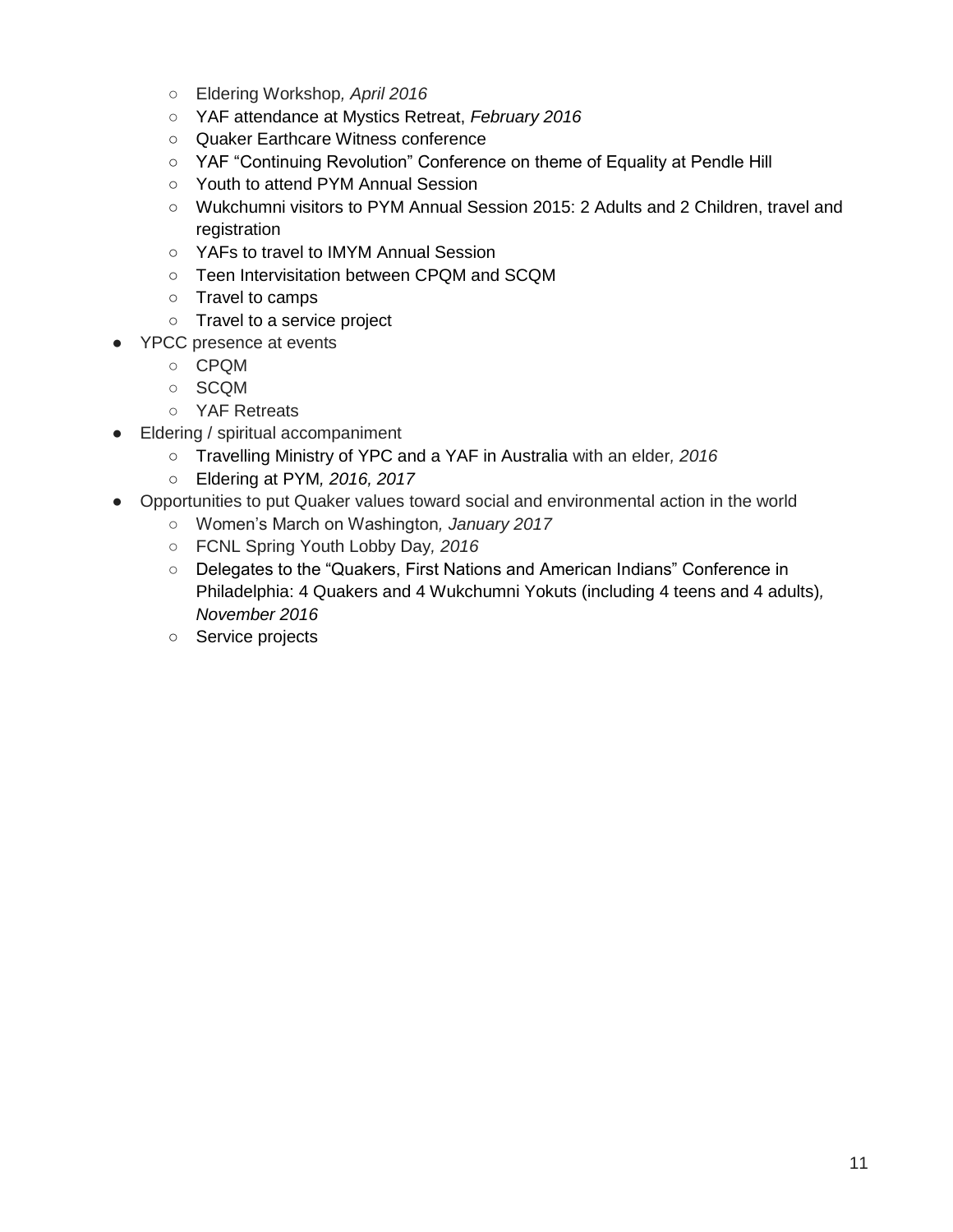## <span id="page-11-0"></span>Spring Camp at Quaker Oaks Farm - Report

*This section is adapted from a report of the Quaker Oaks Farm Board of Directors. For more information, contact Melissa Lovett-Adair, YPCC member and Chair of Quaker Oaks Farm at <chair@quakeroaksfarm.org>.*



Spring Service Learning Camp 2017 was amazing! The focus of camp this year was on this land, Pa'an, and the indigenous people of it (the Wukchumni Yokuts), the plants and especially the water.

We learned about the living cultures, rich traditions and the history of Native Americans in California, including the ongoing impacts of genocide. We also learned ways to heal from intergenerational trauma and to be allies to one another. The skilled facilitation of Yaynicut Franco (Wukchumni) and Alyssa Nelson (YPC PYM) provided opportunities to learn experientially, through activities that generated thinking and processing together. While addressing challenging topics we had fun, made friends, laughed and played together.

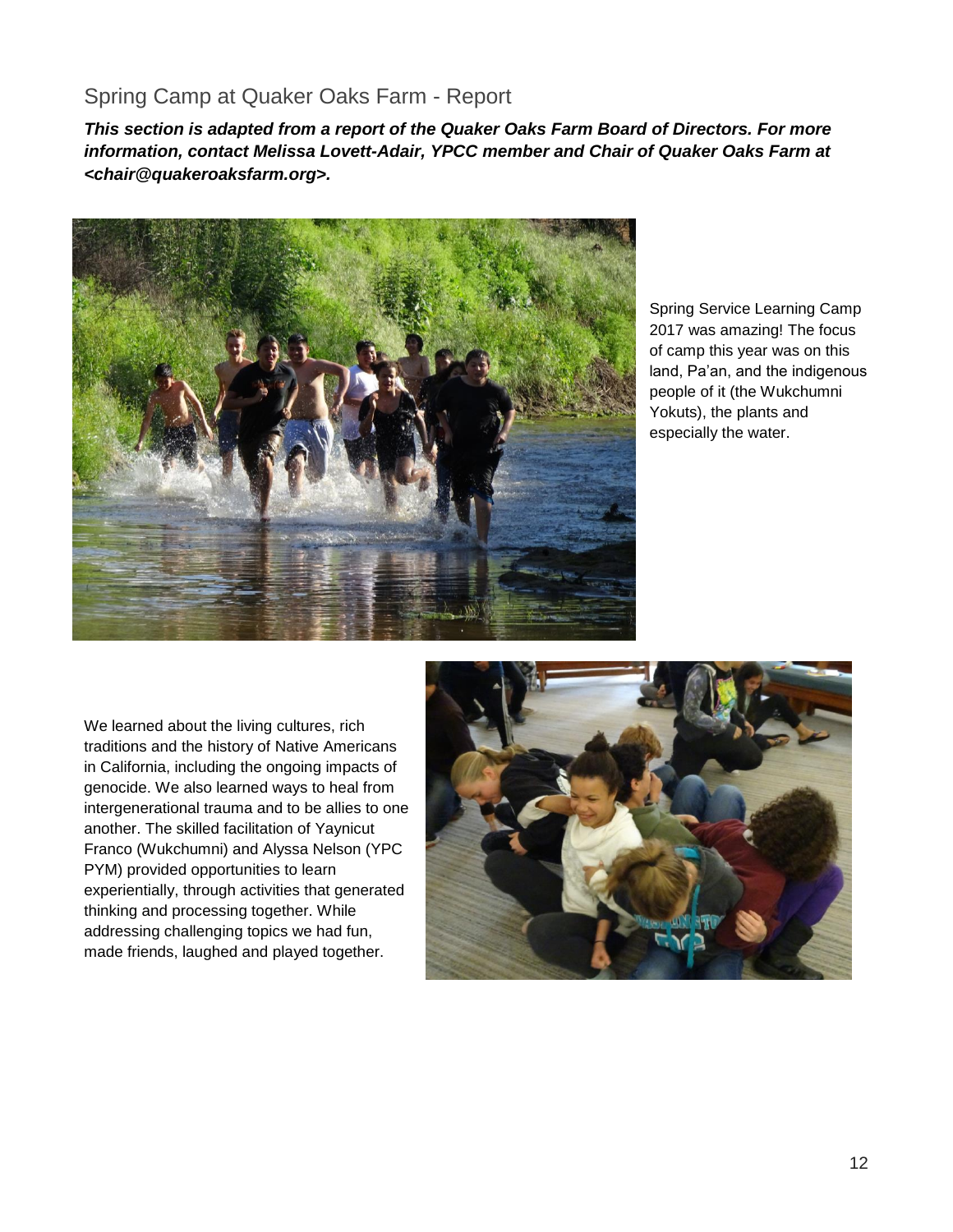

Steven and Mary Lee (Visalia) presented an engaging and meaningful service project creating a pollinator habitat on the farm. Each step of the process was completed by the youth from preparing the soil, planting, laying irrigation and mulch. Each camper took home a Quick Guide so they could create a similar habitat in their home garden. The entire week we talked about the importance of caring for the land, a central aspect of the Wukchumni and the Native American ethos. This hands-on project gave campers a concrete opportunity to invest their energy in caring for this land and their future.

With gratitude for the rain we braved the elements and followed the watershed up to Kaweah Lake and Terminus Dam where we learned about the history and construction of the dam. At the Visitor Center some of the Wukchumni youth saw photos of their ancestors in the museum display. It was moving to hear the elders pointing out relatives and telling stories of individuals and it brought home in a

very tangible way that we are on ancestral Yokuts lands.

From there we traveled upstream to Hospital Rock in Sequoia National Park where we viewed the pictographs and some of the Wukchumni girls demonstrated acorn processing at the communal grinding rock used by their ancestors.

The QOF logo water bottles were used by all campers and eliminated the need for single use water bottles at camp. The impact of plastics in the environment and importance of clean safe water were explored. Water bottles will be available for purchase at PYM to raise funds for



camp environmental projects.

Camp participants this year include

35 campers and 15 staff from 5+ indigenous groups, 8 PYM meetings, and 3 Unitarian Universalists. Nineteen youth were returning from the previous year. The returning campers help to establish the culture of acceptance and respect that permeates the camp.

Keeping camp accessible to all youth who wish to attend

regardless of ability to pay is a central commitment of the project. Generous support from the Bob Vogel Endowment (YPC grant) and contributions from individual Friends (QOF fundraising) make this possible. A grant from the Strong Foundation paid for the service project.

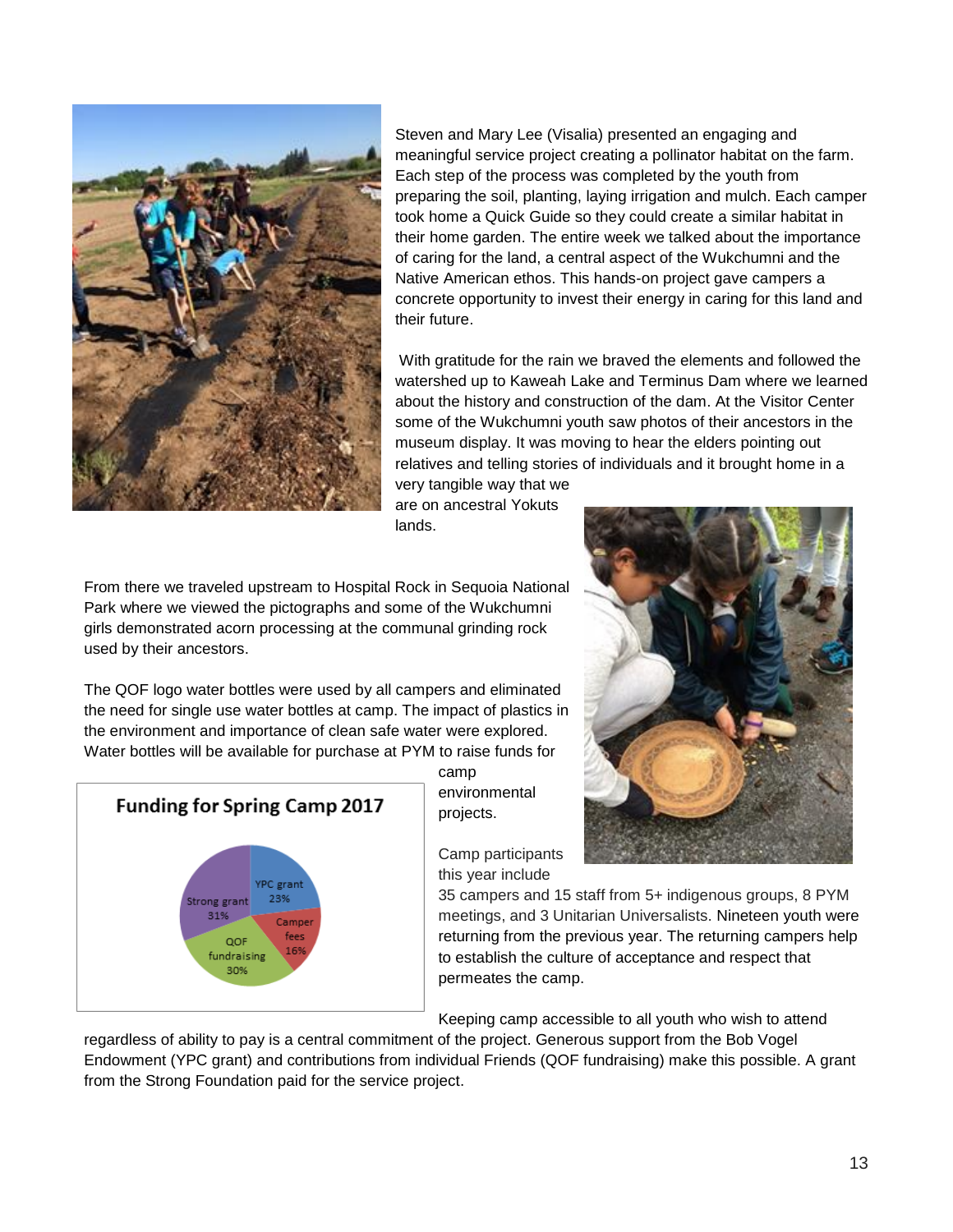# <span id="page-13-0"></span>Australia Trip Reflections

See the supplement to this report, "Reflections on Traveling in the Ministry to Australia Yearly Meeting in June-August 2016" (7/12/17): [https://www.pacificyearlymeeting.org/annual-session-minutes-reports/2017-annual](https://www.pacificyearlymeeting.org/annual-session-minutes-reports/2017-annual-session-reports-and-minutes/#Youth_Programs_Coordinating_Committee_YP_Coordinator)[session-reports-and-minutes/#Youth\\_Programs\\_Coordinating\\_Committee\\_YP\\_Coordinator](https://www.pacificyearlymeeting.org/annual-session-minutes-reports/2017-annual-session-reports-and-minutes/#Youth_Programs_Coordinating_Committee_YP_Coordinator)

## <span id="page-13-1"></span>YAF Clerking Workshop, May 26-28, 2017 - Reflections

This past spring the YPCC sponsored a clerking workshop at Sierra Friends Center, located in the beautiful foothills of the Sierra Nevada Mountains in Northern California near Grass Valley and Nevada City. The YPCC supported the workshop financially, logistically, and spiritually. We covered the cost of rental, food, supplies, and facilitators using a combination of the YP Fund and participant contributions on a sliding scale. Alyssa Nelson, in her role as YPC, helped the YAF Clerks plan and execute the logistics. Many thanks to Diego Navarro (PYM Presiding Clerk) and Barbara Babin (a YPCC member and former clerk of PYM's M&O) for co-facilitating, to Sierra Friends Center for hosting, and to our YPCC committee members who lent their support in various ways.

Participants ranged in age from early 20s to 70s, including Friends who are committee clerks or presiding clerks as well as Friends new to clerking and/or new to our Society. The 14 participants and 2 facilitators came from 9 Monthly Meetings and Worship Groups. About half came from Reno MM (PYM) and Carson City (independent). Two even came from North Pacific YM (Eugene MM).

Evaluation feedback strongly supports doing more such workshops annually, again at the Sierra Friends Center site, again on a holiday weekend (this time it was Memorial Day), and again on the topic of clerking as well as on a variety of other topics related to Quaker spiritual formation. There was a specific request for a workshop on eldering, as word has gotten around about last year's eldering workshop at Ben Lomond Quaker Center and the positive impacts of loving eldering at PYM Annual Session. Suggested changes were mostly minor logistical ones or requests for information and improved communication that can easily be accommodated next time.

#### **Comments from YPCC-affiliated Participants of the Clerking Workshop:**

Although we would have loved more YAFs present, we are very happy to say that almost half of the attendees came from Reno/Carson City, who shared with us that they sometimes feel far from PYM activities and were glad this workshop was available and close to them. We are very grateful to Barbara and Diego for facilitating a very deep, reflective workshop that emphasized clerking as a spiritual practice, and to Sierra Friends Center for hosting it. As for how it is impacting me, I'm feeling more confident and am realizing that I'm probably at that time when I need to stop feeling like a 'new' Quaker, especially after someone at the workshop who has been a Quaker for something like 40 years said she learned a lot! --Bertha Peña, YPCC Clerk & YAF--

The workshop was well-organized around group and pair activities, with time for discussion and questions, as well as individual reflection. Despite many attendees not knowing each other prior to the start of the weekend, everyone opened up pretty quickly, allowing Spirit to flow throughout our time together. I think we could all say we learned a lot from each other on the art of clerking. --Rebekah Percy, YAF Co-Clerk--